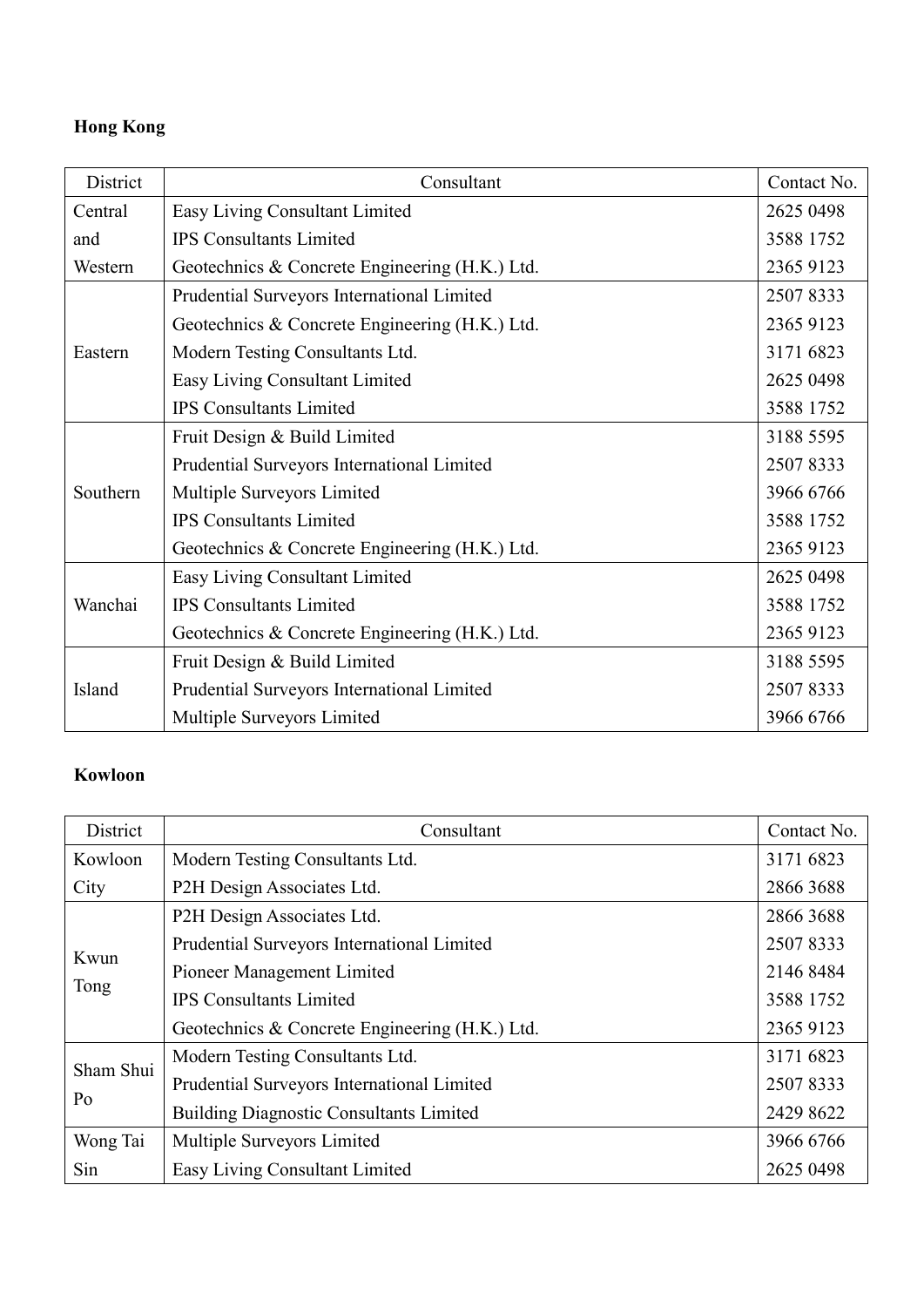|          | <b>Building Diagnostic Consultants Limited</b> | 2429 8622 |
|----------|------------------------------------------------|-----------|
| Yau Tsim | Modern Testing Consultants Ltd.                | 3171 6823 |
|          | Prudential Surveyors International Limited     | 25078333  |
| and      | CWL Architects & Surveyors Limited             | 2356 9633 |
| Mongkok  | <b>Building Diagnostic Consultants Limited</b> | 2429 8622 |

## **New Territories East**

| District | Consultant                                                          | Contact No. |
|----------|---------------------------------------------------------------------|-------------|
| North    | Easy Living Consultant Limited                                      | 2625 0498   |
|          | Prudential Surveyors International Limited                          | 25078333    |
|          | Geotechnics & Concrete Engineering (H.K.) Ltd.                      | 2365 9123   |
|          | <b>Building Diagnostic Consultants Limited</b>                      | 2429 8622   |
| Sai Kung | Modern Testing Consultants Ltd.                                     | 3171 6823   |
|          | <b>IPS</b> Consultants Limited                                      | 3588 1752   |
|          | Geotechnics & Concrete Engineering (H.K.) Ltd.                      | 2365 9123   |
|          | Prudential Surveyors International Limited                          | 25078333    |
|          | Geotechnics & Concrete Engineering (H.K.) Ltd.                      | 2365 9123   |
|          | Multiple Surveyors Limited                                          | 3966 6766   |
| Shatin   | Easy Living Consultant Limited                                      | 2327 8599   |
|          | Property Society International of Architecture Consultant Hong Kong | 2363 1894   |
|          | Limited                                                             |             |
| Tai Po   | Easy Living Consultant Limited                                      | 2625 0498   |
|          | Prudential Surveyors International Limited                          | 25078333    |
|          | Modern Testing Consultants Ltd.                                     | 3171 6823   |
|          | Geotechnics & Concrete Engineering (H.K.) Ltd.                      | 2365 9123   |

## **New Territories West**

| District     | Consultant                                     | Contact No. |
|--------------|------------------------------------------------|-------------|
| Kwai         | Multiple Surveyors Limited                     | 3966 6766   |
| <b>Tsing</b> | Easy Living Consultant Limited                 | 2625 0498   |
|              | <b>Building Diagnostic Consultants Limited</b> | 2429 8622   |
| Tsuen Wan    | Modern Testing Consultants Ltd.                | 3171 6823   |
|              | Prudential Surveyors International Limited     | 25078333    |
|              | <b>Building Diagnostic Consultants Limited</b> | 2429 8622   |
| Tuen Mun     | Modern Testing Consultants Ltd.                | 3171 6823   |
|              | <b>IPS Consultants Limited</b>                 | 3588 1752   |